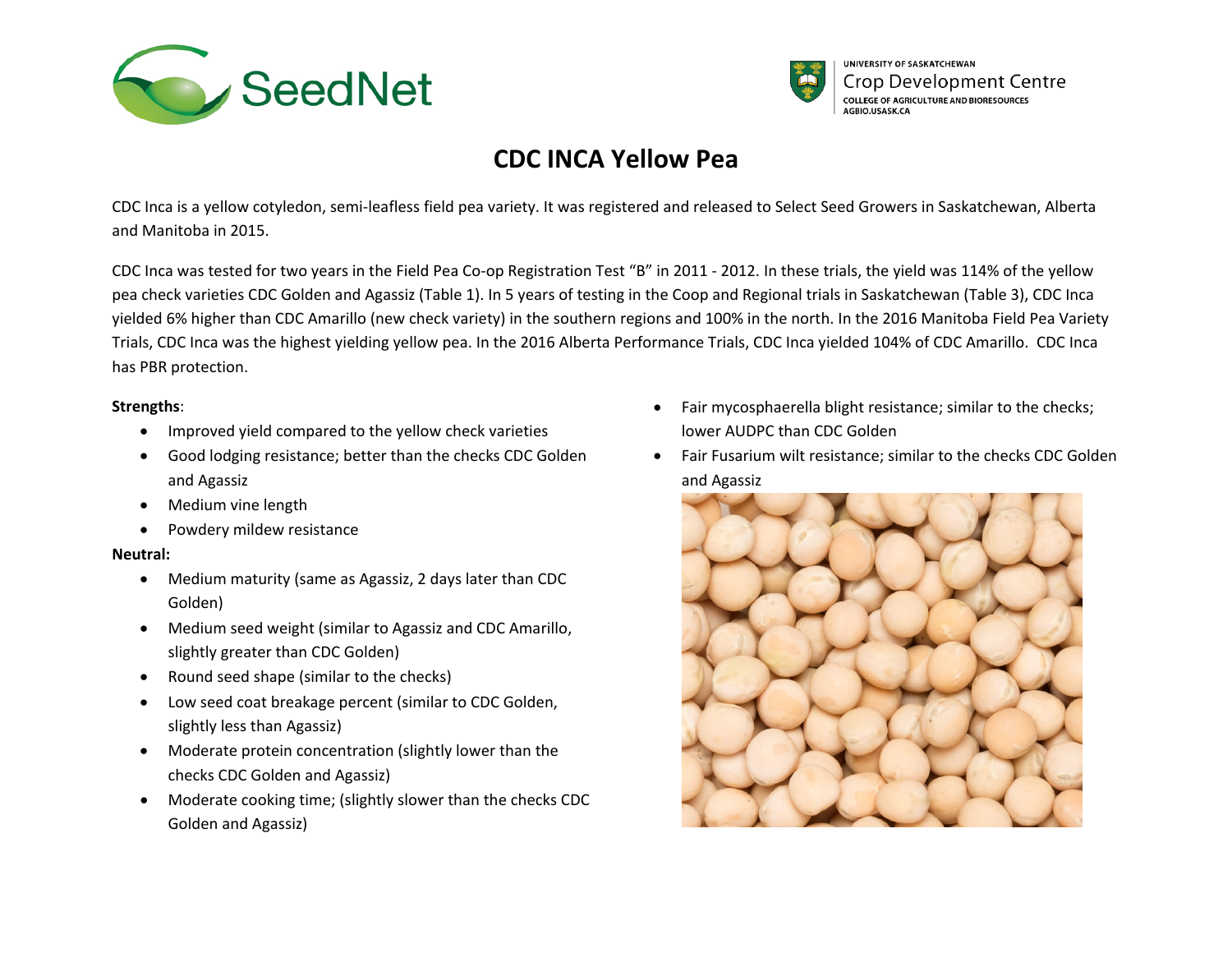



#### **Breeder seed sales to Select Seed Growers:**

| Year sold | # Growers<br><b>SK</b> | # Growers<br>MВ | # Growers<br>AВ |  |  |  |  |
|-----------|------------------------|-----------------|-----------------|--|--|--|--|
| 2015      | 49                     |                 |                 |  |  |  |  |
| 2016      | 5                      | 1               |                 |  |  |  |  |
| 2017      | ঽ                      |                 |                 |  |  |  |  |

## **Table 1: Performance of CDC Inca compared to the checks (Pea Co-op Test B, 2011-2012)**

| Variety            | Yield<br>(kg/ha) | Yield (%<br>mean of<br>checks) | Days to<br>maturity | Vine<br>length<br>(cm) | Lodging<br>(pre-<br>harvest) | Seed wt<br>(mg) | Shape | Seed coat<br>breakage (%) | Crude<br>protein (%) | Cooking<br>time<br>(min) |
|--------------------|------------------|--------------------------------|---------------------|------------------------|------------------------------|-----------------|-------|---------------------------|----------------------|--------------------------|
| CDC Golden (check) | 4024             | 94                             | 97                  | 80                     | 4.6                          | 199             | 2.4   |                           | 24.5                 | 11.1                     |
| Agassiz (check)    | 4528             | 106                            | 99                  | 85                     | 4.4                          | 212             | 2.6   | 4                         | 23.8                 | 10.6                     |
| <b>CDC</b> Inca    | 4895             | 114                            | 99                  | 90                     | 3.6                          | 213             | 2.5   |                           | 22.8                 | 19.7                     |
| <b>CV</b>          | 8.1              |                                |                     |                        |                              |                 |       |                           |                      |                          |
| <b>LSD 05</b>      | 239              |                                | 0.9                 | 2.9                    | 0.5                          | 5.4             | 0.1   | 1.3                       | 0.6                  | 12.0                     |
| # locations        | 19               |                                | 17                  | 18                     | 18                           | 18              | 18    |                           | 11                   |                          |

Lodging score: 1=upright; 9=completely lodged

Shape: 1=round; 5=cubic

Cooking=Mattson cooking time (min);

## **Table 2: Disease resistance data of CDC Inca compared to the checks (Pea Co-op Test B, 2011-2012)**

| Variety            | Myco<br>(MB) | <b>Myco</b><br>(SK) | <b>AUDPC-SK</b> | <b>Fusarium</b><br>wilt $(\%)$ | Powdery<br>mildew |
|--------------------|--------------|---------------------|-----------------|--------------------------------|-------------------|
| CDC Golden (check) | 5.0          | 5.4                 | 13.9            | 15.0                           |                   |
| Agassiz (check)    | 4.0          | 5.5                 | 12.0            | 10.4                           |                   |
| <b>CDC</b> Inca    | 3.9          | 5.2                 | 10.7            | 12.0                           |                   |
| <b>LSD 05</b>      | 1.6          | 1.6                 | 1.7             | 12.5                           |                   |
| # locations        | 2            | 2                   |                 |                                |                   |

Myco (MB)=mycosphaerella blight assessed at Morden, MB (1=no disease, 9=completely blighted); Myco (SK)=mycosphaerella blight assessed at Saskatoon, SK.;

AUDPC=mycosphaerella blight area under the disease progress curve; Powdery mildew (0=no disease, 9=completely mildewed)